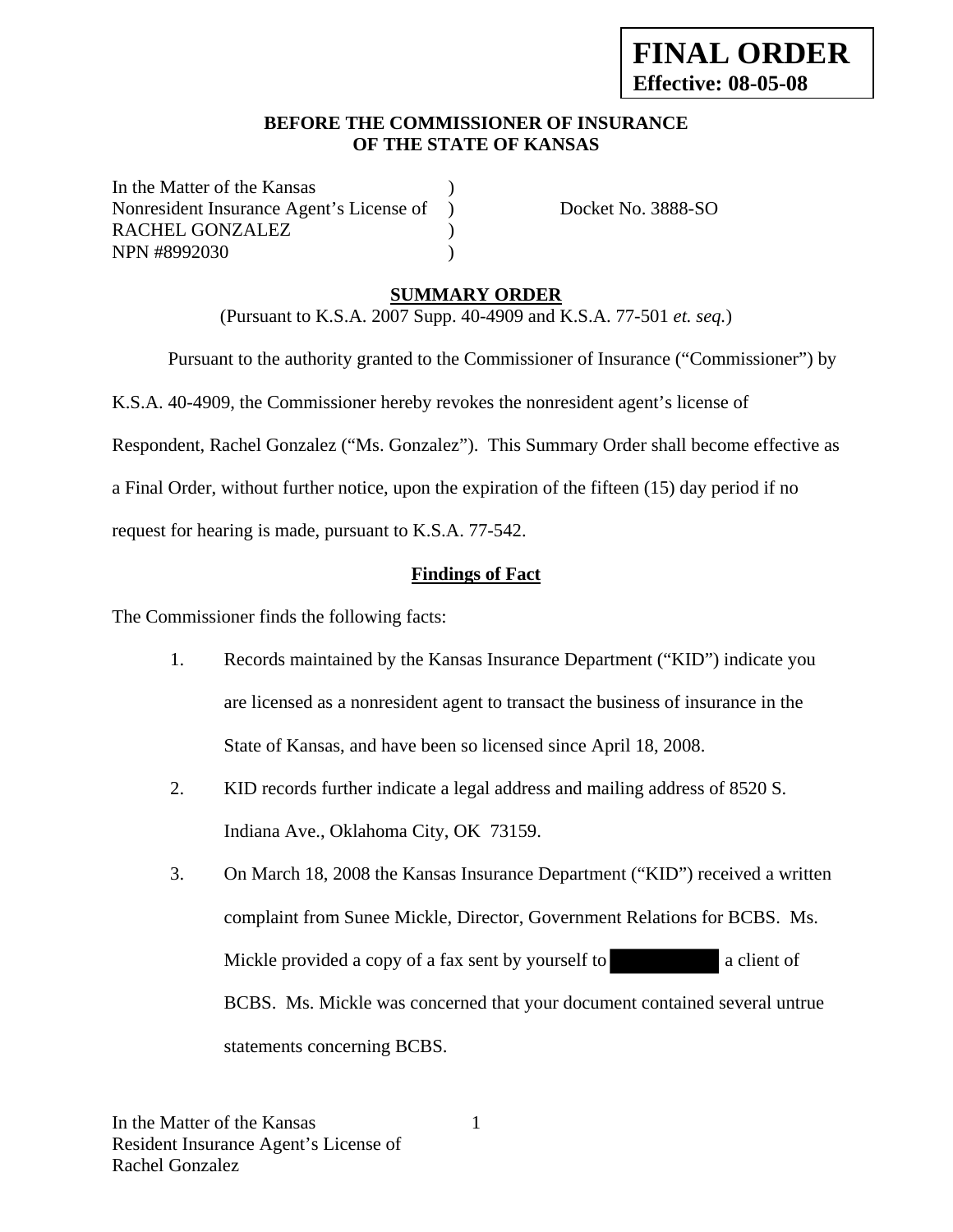- 4. This document also contains statements that are either untrue, derogatory or intending to mislead consumers: "B/C is not an insurance company and isn't regulated in the same way insurance companies are. Blue Cross is a Medical Services Organization. They are not regulated by the State Insurance Commissioners office, and do not have to abide by the same guidelines as an insurance company. Not sure if the state regulates them. Whoever does, they are not held to the same standards in terms of assets to liability ratio of insurance companies."
- 5. An Assurant Health insurance quote was prepared for a Kansas resident, on February 26, 2008. At that time you were not licensed in Kansas as a nonresident agent.

#### **Applicable Law**

- 6. K.S.A. 2006 Supp. 40-4909 states, in pertinent part:
	- (a) The commissioner may deny, suspend, revoke, or refuse renewal of any license issued under this act if the commissioner finds that the applicant or license holder has:
		- (2) Violated
			- (A) any provision of chapter 40 of the Kansas Statutes Annotated, and amendments thereto, or any rule or regulation promulgated thereunder;
		- (8) Used any fraudulent, coercive, or dishonest practice, or demonstrated any incompetence, untrustworthiness or financial irresponsibility in the conduct of business in this state or elsewhere.
	- (b) In addition, the commissioner may suspend, revoke or refuse renewal of any license issued under this act if the commissioner finds that the interests of the insurer or the insurable interests of the public are not properly served under such license.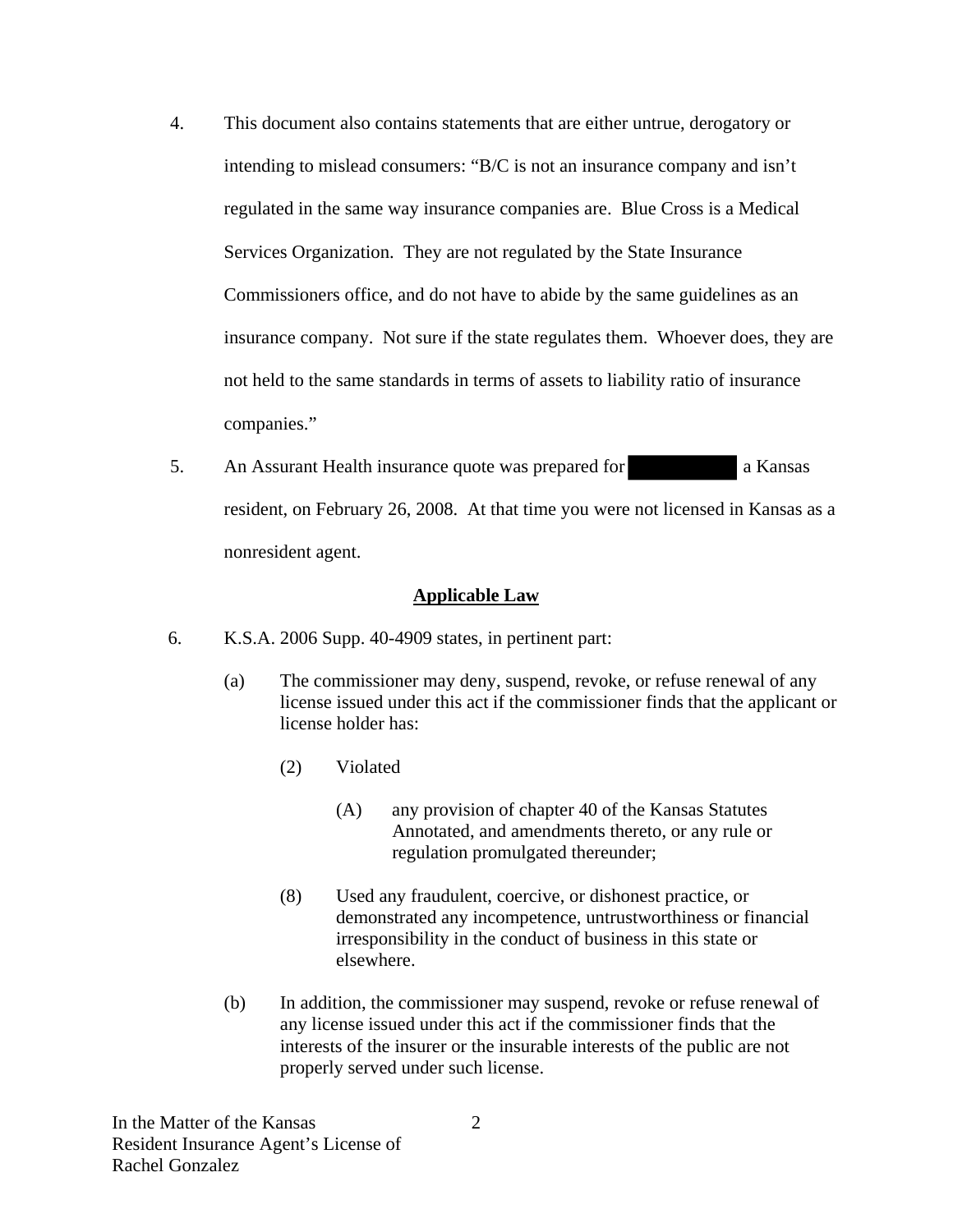- 7. K.S.A. 40-214 states, in pertinent part: it shall be unlawful for any person, company, . . . to transact the business of insurance, . . . or do any act toward transacting business, unless such person, company, . . . shall have been duly authorized under the laws of this state to transact such business and shall have received proper written authority from the commissioner of insurance in conformity with the provisions of the laws of this state relative to insurance . . .;
- 8. K.S.A. 40-236 states, in pertinent part: it shall be unlawful for any person to make, utter, circulate or transmit to another or others any derogatory statement; untrue in fact, as to any insurance company lawfully engaged in business in this state; ... with the intent to injure any such company ....

### **Conclusions of Law**

- 9. The Commissioner has jurisdiction over Respondent as well as the subject matter of this proceeding, and such proceeding is held in the public interest.
- 10. The Commissioner finds that Respondent's conduct in selling insurance to a Kansas consumer in the State of Kansas without having such been licensed to do so by the Commissioner of Insurance is a violation of K.S.A. 40-214.
- 11. The Commissioner finds that Respondent's conduct in making statements concerning an insurance company authorized to do business in Kansas that are derogatory and untrue is a violation of K.S.A. 40-236.
- 12. The Commissioner finds that Respondent used fraudulent, coercive, or dishonest practice in the conduct in business in this State by providing a document to a Kansas consumer that Respondent complied that contained false or untrue statements in an attempt to convince the consumer to purchase the insurance product she was selling, a violation of K.S.A. 2007 Supp. 40-4909(a)(8).
- 13. The Commissioner finds, pursuant to K.S.A. 40-4909(b), that the insurable interests of the public are not properly served under Respondent's license.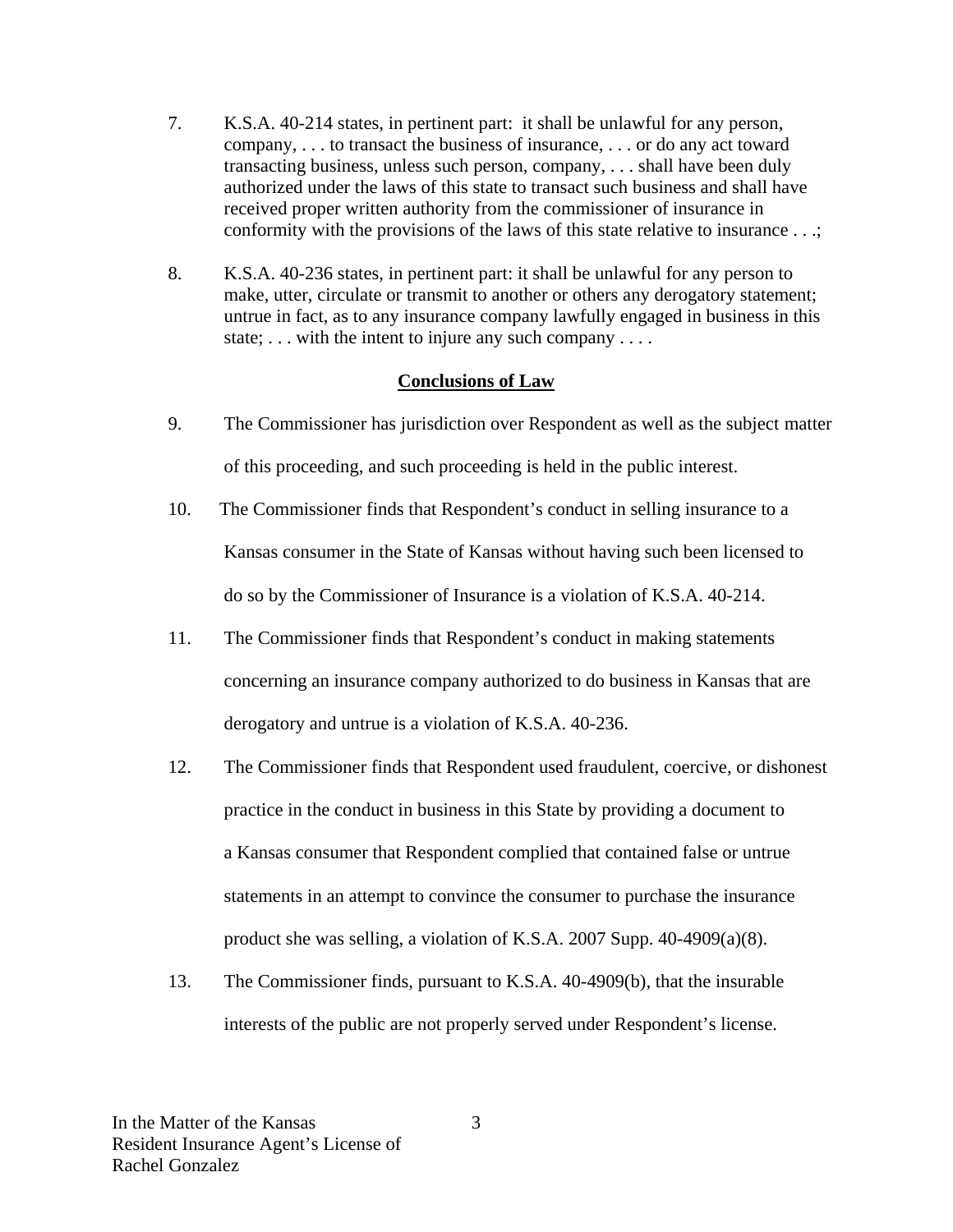14. Accordingly, the Commissioner concludes sufficient grounds exist for the revocation of the insurance agent's license of Rachel Gonzalez pursuant to K.S.A. 2007 Supp. 40-4909(a) and (b).

#### **IT IS THEREFORE ORDERED BY THE COMMISSIONER OF INSURANCE THAT:**

1. The Kansas Resident Insurance Agent's License of RACHEL GONZALEZ is

hereby **REVOKED** effective the effective date of this Order.

### 2. **IT IS FURTHER ORDERED** that RACHEL GONZALEZ shall **CEASE** and

**DESIST** from the sale, solicitation or negotiation of insurance and/or receiving compensation

deriving from the sale, solicitation or negotiation of insurance conducted after the effective date

of this Order.

### **NOTICE AND OPPORTUNITY FOR HEARING**

Rachel Gonzalez, within fifteen (15) days of service of this Summary Order, may file with the Kansas Insurance Department a written request for hearing on this Summary Order, as provided by K.S.A. 77-542. In the event a hearing is requested, such request should be directed to:

> John W. Campbell, General Counsel Kansas Insurance Department 420 S.W.  $9^{th}$  Street Topeka, Kansas 66612

Any costs incurred as a result of conducting any administrative hearing shall be assessed against the agent/agency who is the subject of the hearing as provided by K.S.A. 40-4909(f). Costs shall include witness fees, mileage allowances, any costs associated with reproduction of documents which become part of the hearing record, and the expense of making a record of the hearing.

If a hearing is not requested, this Summary Order shall become effective as a Final Order, without further notice, upon the expiration of the fifteen (15) day period for requesting a hearing. The Final Order will constitute final agency action in the matter.

In the event the Petitioner files a petition for judicial review, the agency officer designated pursuant to K.S.A. 77-613(e) to receive service of a petition for judicial review on behalf of the Kansas Insurance Department is:

John W. Campbell, General Counsel

In the Matter of the Kansas Resident Insurance Agent's License of Rachel Gonzalez

4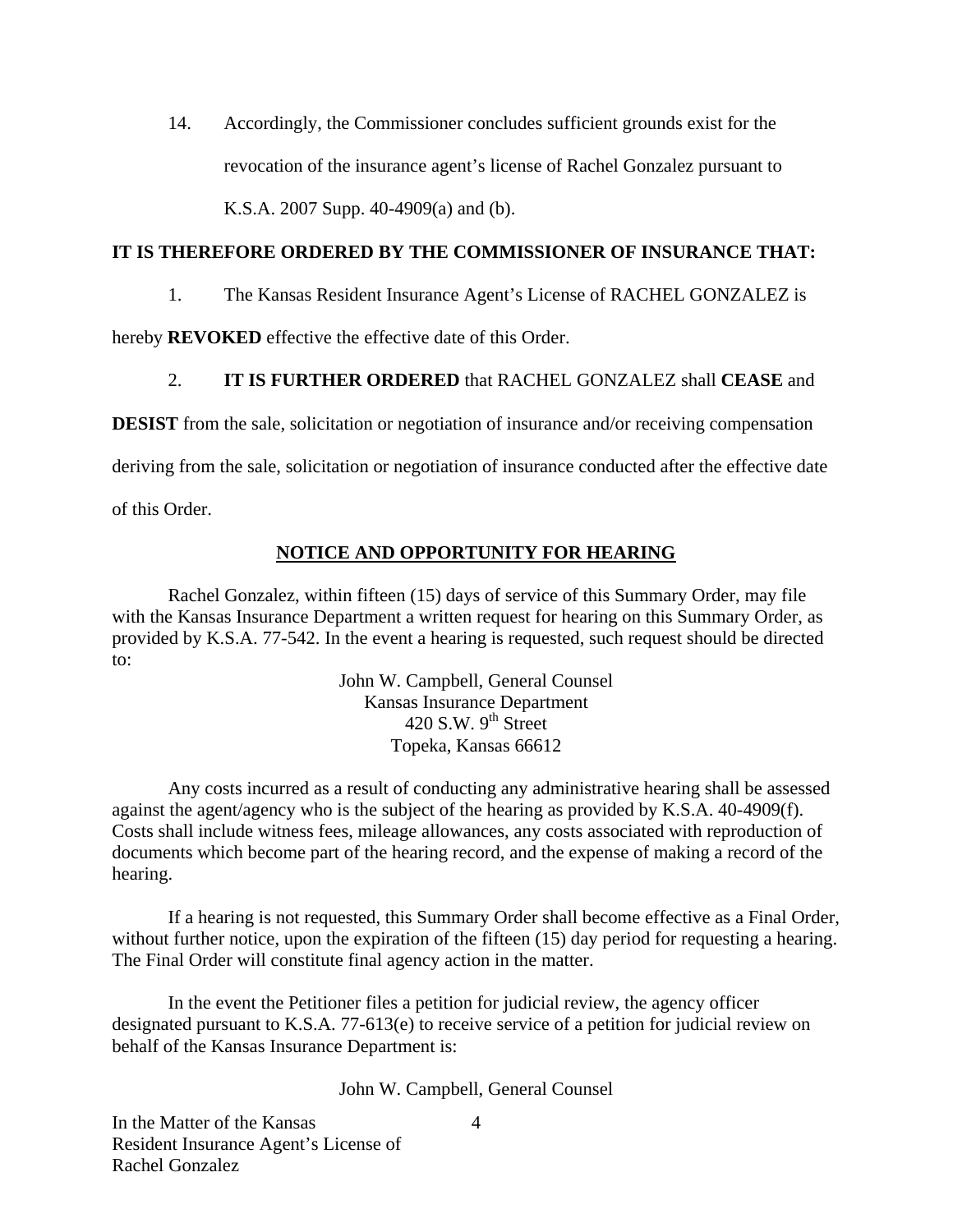Kansas Insurance Department 420 S.W.  $9^{th}$  St. Topeka, Kansas 66612

# **IT IS SO ORDERED THIS \_10th\_ DAY OF JULY, 2008, IN THE CITY OF TOPEKA, COUNTY OF SHAWNEE, STATE OF KANSAS.**



 **\_/**s/ Sandy Praeger**\_\_\_\_\_\_\_\_\_\_\_\_\_ Sandy Praeger COMMISSIONER COMMISSIONER OF Insurance** 

 $\angle$ s/ John W. Campbell John W. Campbell General Counsel

# **CERTIFICATE OF SERVICE**

The undersigned hereby certifies that she served the above and foregoing Summary Order on this \_\_10th\_ day of \_\_\_\_\_July\_\_\_\_, 2008, by causing the same to be deposited in the United States Mail, first class postage prepaid, addressed to the following:

> Rachel Gonzalez 8520 S. Indiana Ave. Oklahoma City, OK 73159

> > \_/s/ \_Stacy R. Bond\_\_\_\_\_\_\_ Stacy R. Bond

In the Matter of the Kansas Resident Insurance Agent's License of Rachel Gonzalez

5